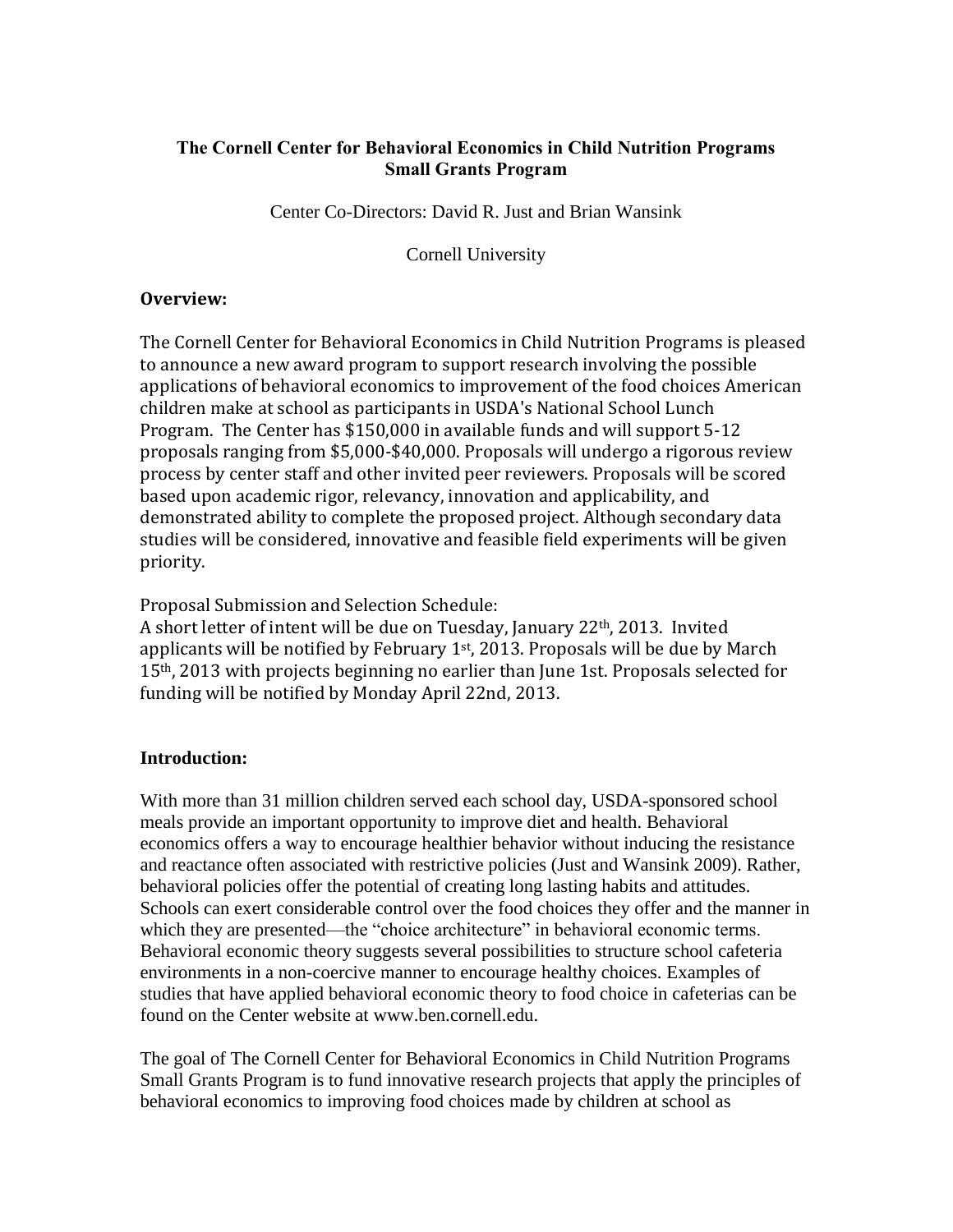participants in the USDA Child Nutrition Programs. During its first year, the grant program will focus on the National School Lunch Program. Successful proposals will combine academic rigor with a strong foundation in behavioral economics theory, reasonable methodology, and feasible policy or program relevance for policy makers, food service professionals and other Federal, State, or local program staff.

## **Eligibility**

Because the grants are intended to fund research, to be considered proposals must be submitted by (or in partnership with) faculty, senior research associates, post-doctoral fellows or doctoral candidates at a higher educational institution. Doctoral candidates must apply with their faculty advisor as a Co-PI on the proposal. If you do not fall within these criteria and would still like to apply, please contact the Center at [ben@cornell.edu.](mailto:ben@cornell.edu) Proposals demonstrating ability to conduct research in a school setting will be given priority.

## **Priority areas:**

Although secondary data studies and economic experiments in non-field settings will be considered, innovative and feasible field experiments that have the potential to produce applications that can be easily implemented at a low cost and on a large scale will be given priority. Proposals that involve minority populations such as Native American, Hispanic, or African American are encouraged. Proposals that focus on schools serving a large proportion of low-income students (e.g. as demonstrated by high receipt of free or reduced-price school lunches) are also encouraged.

### **Scope of Research Funded Under This Announcement**

The intent of this announcement is to support research that will apply behavioral economics to the challenge of encouraging children participating in USDA's National School Lunch Program to make healthful food choices. Responsive proposals must be based on behavioral economics theories and concepts. Proposals that are primarily about nutrition science or food science—for example, developing a new food product for school meals—are outside the scope of this announcement. Similarly, development or delivery of nutrition education programs is outside the scope of this announcement.

To be considered responsive, proposals must draw a clear link to application in the USDA school meal program setting. Proposals that focus on changing food behavior in settings outside of USDA school meal programs—for example, focusing on changing food purchasing behavior at fast food restaurants or grocery stores—are outside the scope of this announcement. Basic research with no clearly identified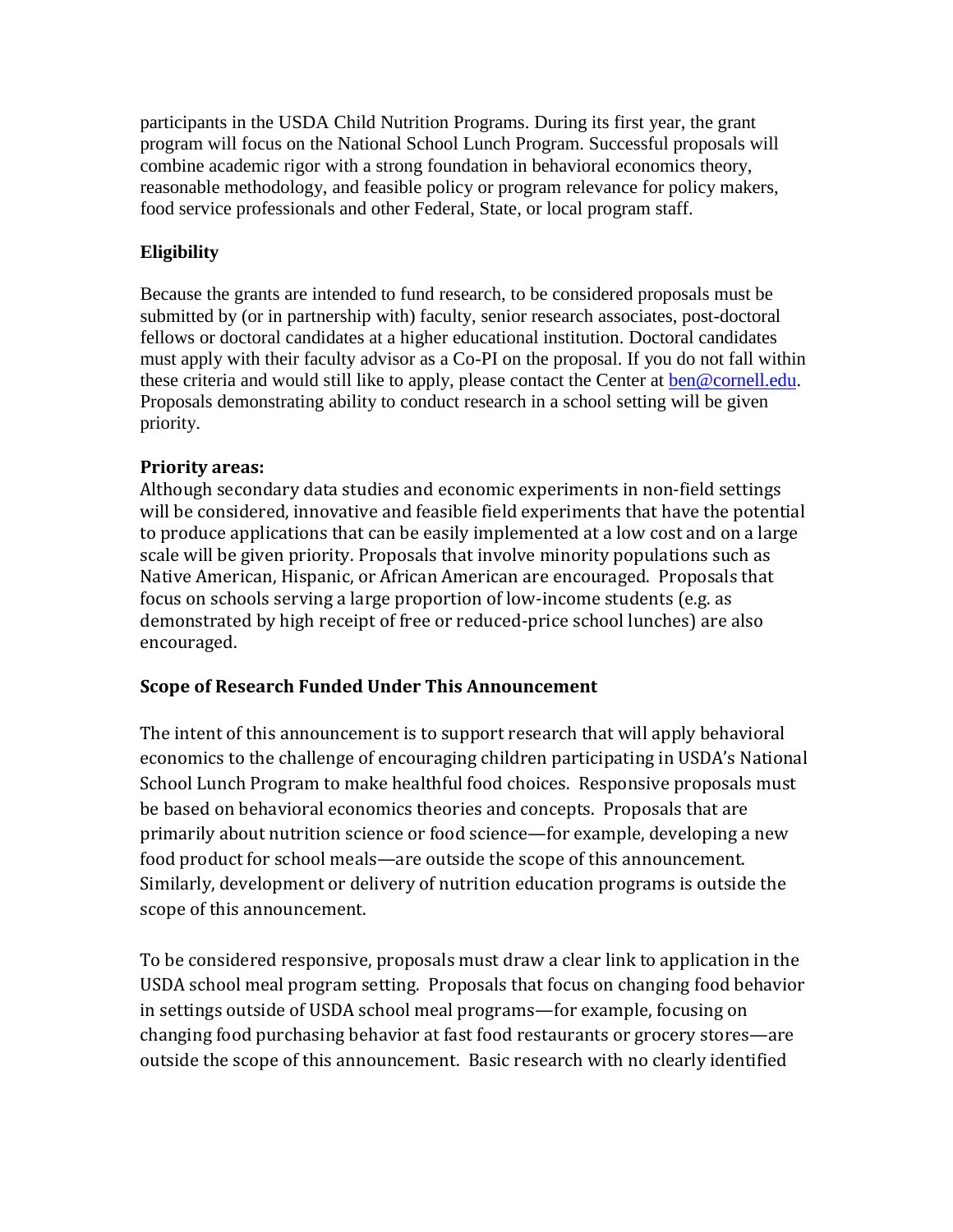link to children's food behavior in the school meal setting is outside the scope of this announcement.

## **Proposal Details:**

Letters of intent must be submitted by 5PM on Tuesday, January  $22<sup>th</sup>$ , 2013. Letters of intent (not to exceed 2 pages double space, Arial or Times New Roam font size and 1 inch margins) should be sent in PDF form to [ben@cornell.edu.](mailto:ben@cornell.edu) The letter of intent should include a brief description of the proposed project including: the primary research question, methodology, qualifications of primary investigator and proposed relevance to child nutrition and school lunches. The letter of intent should not include budget information, but rather focus on the innovation of the research question and its relevance to school meal program needs. Full proposals will be invited based upon innovation, program and policy relevance, and possible applications of the proposed research.

### Full Proposals should include:

- 1.Cover Page
	- a. PI name & contact information
	- b. Organization & contact information
	- c. Authorized representative & contact information
	- d. Tax identification or Dun & Bradstreet Number
	- e. Funding amount requested
- 2.Abstract- overview (1 page, double spaced)
- 3.Project Narrative (7 pages, double spaced max.)
	- a. Objectives
	- b. Hypotheses
	- c. Research Design and Methodology
	- d. Potential for Implementation and Impact
	- e. Plan for disseminating research findings
- 4.Bibliography (1 page max.)
- 5.Two page NIH-style biosketch for PI and all senior investigators (can be found at www.grants.**nih**[.gov/grants/funding/phs398/](http://www.grants.nih.gov/grants/funding/phs398/biosketchsample.doc)**biosketch**sample.doc *)*
- 6.Budget
- 7.Budget Justification
- 8.Copy of an approved Negotiated Indirect Cost Rate Agreement (NICRA)
- 9.Proposed Timeline
- 10. Applicable Letters of Support (e.g., if research involves an intervention in a school lunch program, a letter of support from the school lunch director would be required.)

Project narrative should be double spaced. All documents should use 12 point font (arial or times new roman). All pages should have 1 inch margins. All full proposals must be approved and submitted by an Authorized University representative from the institutions Office of Sponsored Research or equivalent.. Proposals will not be accepted from individuals or from foreign institutions.